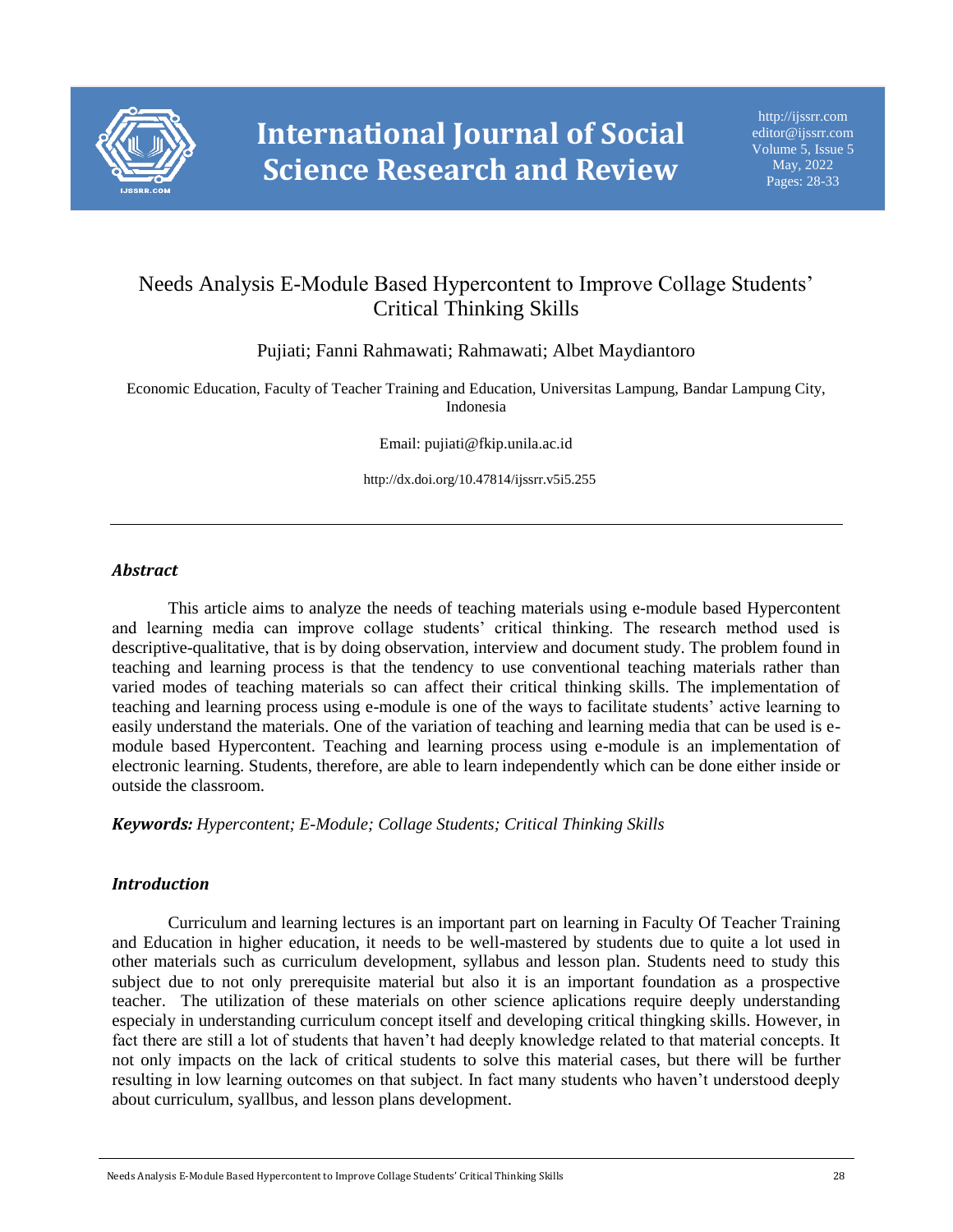

Most of students have difficulties in understanding contents and determining the steps of curriculum, syallbus, and lesson plans development. This condition can't be ignored because they influence on the development of critical thingking student skills. Students' understanding about curriculum material and learning need to be improved with appropriate action sin order to be able to facilitate in understanding concepts and stimulating the thingking skills to obtain and maximalize competencies which students have so that can increase their learning achievement and the aims of learning process can be achieved well.

According to Prastowo (2013), teaching material is all materials (whether information, tool, or text) arranged systematically that show full competencies in where it will be mastered by students and used in learning process with the aim is to plan and examine learning implementation. Related to this explanation Abdullah (2012:218) explained on learning process, students not only relate to the interacation with teacher as one of the sources, but also cover the interaction with all learning sources which enable to be used to achieve the expected outcomes. On the other hand Istanti (2015) argued that teaching material is a designed module ton help students in mastering learning aims and as students' learning tool independently based on their own speed. By using module, students have learning time effectivity because it shouldn't wait their classmate who have various speeds. If it has finished, students may continue to next units.

Recently,learning material about curiculum and learning subject not only derive from textbook, but also it derives from many sources such as e-journal,e-book, scientific journal and publication results in the form bulletin. Those sources complete one another in order to require to obtain the entire materials. But, the avaibility of those sources do not make students have an effort to find out those sources as students' learning source. Students rely much on lecturer's explanation. Besides, these existed learning reference tools haven't demanded students in developing knowledge especially in critical thingking skills. Therefore, need to own apprpriate teaching materials development to fulfill the students' need in developing knowledge. Paul and Elder (2005), critical thinking had become important due to four trends: accelerating change, intensifying complexity, escalating interdependence, and increasing danger. One must acknowledge that critical thinking is a necessary skill for the full understanding of theories, evidence and the core issues and debates in the domain of psychology and other disciplines (Guiller et al, 2008). Seferoglu & Akbiyik (2006) explained that critical thinking skills were the ability to see an event or condition and give a comment, a decision based on a person's knowledge and thoughts. Critical thinking skills basically involve identifying and analyzing the sources of information for credibility, demonstrating the prior knowledge and making connections as well as making a conclusion (Thurman, 2009). But in reality the ability of students to think critically is still relatively low. The low development of higherorder thinking skills known as high order thinking skills (HOTS) can be seen from the results of the 2011 International Student Assessment (PIRLS) Programmemor Indonesia obtained 428 grades along with 12 other countries with values below 500 namely Georgia, Malta, Trinided and Tobago, Azarbaizan, Iran, United Arab Emirates, Saudi Arabia, Indonesia, Qatar and Morocco. Abdulhak and Darmawan (2013:119) mentioned in line with the development of science and technology makes learning sources incraese with various forms especially which have forms as tools and materials incresingly increase with its attributes that enable people to learn well.

Development of teaching material is an activity form and teaching learning process can make the existed learning quality better. Those teaching learning can collect materials from various sources in order to be more varied and able to give more knowledge to students mainly in developing critical thingking skills. The use of interactive media shows that students consider significantly that "interactivity" can be used as material for critical thinking because the virtual environment is present to foster critical thinking (Saadédkk., 2012). The application of interactive e-books in learning is considered effective enough to foster students' critical thinking skills (Rosida, 2015). Based on its form, teaching materials are printed, audio and audiovisual teaching materials. Meanwhile, based on the work way teaching materials are in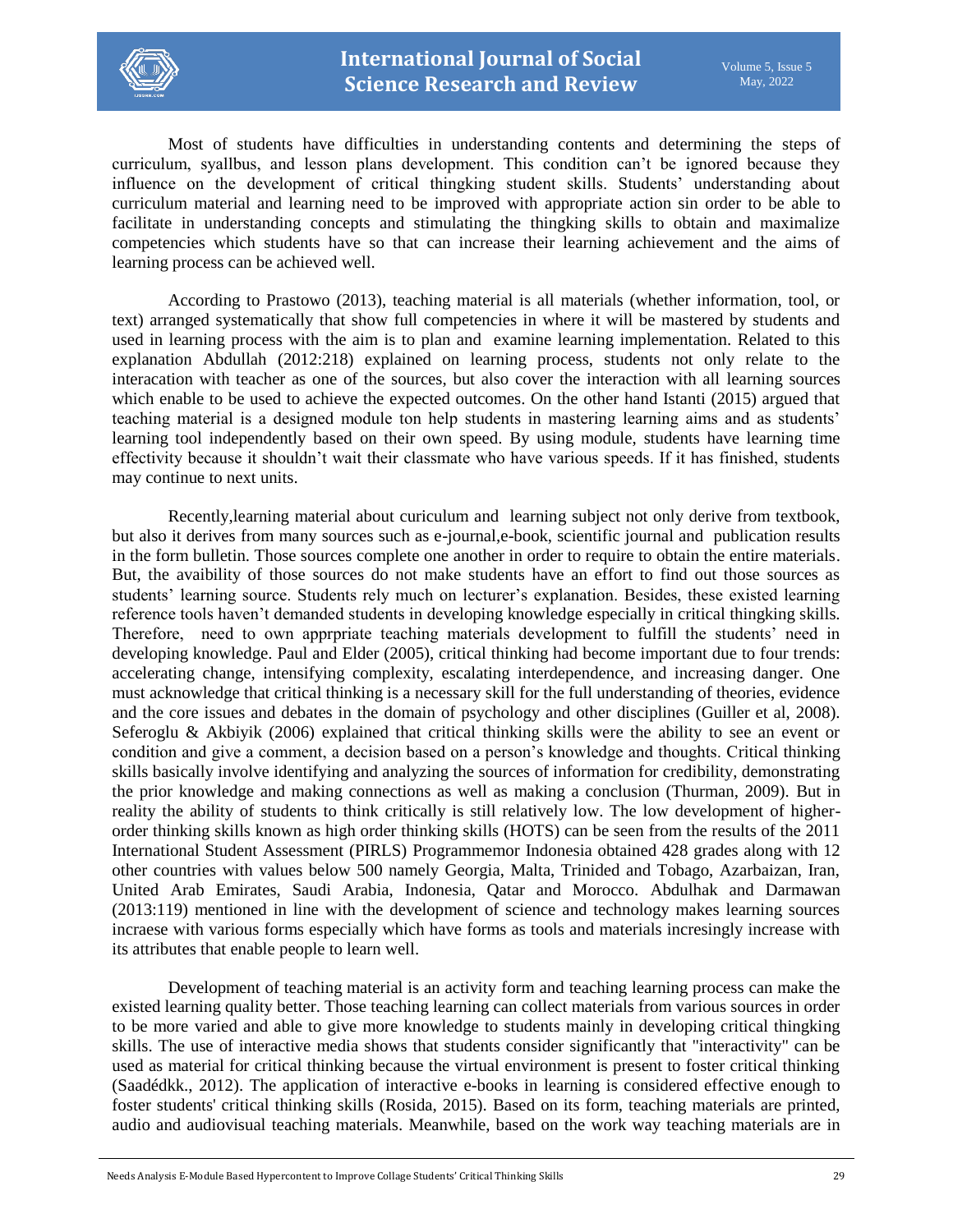

which projected or not, audio, video, and computer media. According to interview results with students of economic education, Faculty Of Teacher Traning And Education,Unila that teaching material which becomes main references is from textbook which only emphasizes on materials contain text only in order to its subject which should can be understood by students through teaching materials which are undelivered abundantly and led the students' learning outcomes become low. It is known based on the results of the analysis as many as 61% of students revealed that curriculum and learning materials were difficult to understand and as many as 32% of students felt curriculum and learning material had not been explained. Furthermore, based on observations and observations, teaching materials used to train the ability to think critically low with details 1) Interpretation aspects 57.59% with low categories; 2) the analysis aspect is 65.45%; 3) evaluation aspects with details of 72.5%; 4) conclusion aspect 60.75% with low category 5) explanation aspect 58.34%; 6) aspects of self regulation with details of 85.70% with low category. Related to these cases, there need an efective and inovative teaching materials such as E-module based Hypercontent*.*

Module is a designed teaching material systematically with languange that is easy to be understood by students in accordance with their knowledge and age level so that can learn by themselves (independently) with minimum help of their teacher (Prastowo, 2013). The selection of modules as teaching material is based on the opinions of Smaldino, et al. which states that the module has several advantages, including: (1) students can determine their own learning speed, (2) the module is an integrated teaching package that is totally packaged, (3) a good module is a module that is tested and validated by several experts before disseminated. According to NCTM (2000) learning by using many subjects which have good represantation is a way to build conceptual understandings. One of the research results use e-modul based Hypercontent is Prawiradilaga. Widyaningrum, Ariani (2017) with the result module based Hypercontent, the use of this module Hypercontent become a reading and examining pattern which are directed to students as the type of learning in 21 century so that students can share and obtain non-printed materials immediately such as video and digital paper. Research which will be conducted to develop e-module based Hypercontent on curriculum and learning material need prelimenary analysis that contains of literature and field studies. Field study is conducted so that the researcher knows object condition in the field by collecting various information such as students' need analysis on appropriate teaching material which is used in learning process so that learning aims can be achieved.

Field study results may have benefits as following : 1. Is able to give a description about the curriculum and learning lectures implementation, 2. As a reference to develop teaching materials emodul based Hypercontent . This research aims are to: 1. Analyzing the curriculum and learning lectures implementation in Economic Education Study Program, Faculty Of Teacher Training And Education,Unila; 2 Knowing the condition of lecturers' need on teaching materials which help students to increase critical thingking skills and their learning outcomes.

## *Research Method*

This research used qualitative research with descriptive approach. Qualitative research is a research method which is used to examine on natural object condition (Sugiyono,2014: 1). According to Creswell (2010: 4), qualitative research is methods to explore and understand the meaning that by a number of individuals or groups of people ascribed social or humanitarian problems. In accordance with the type of research that used , research approach which is chosen by the researchers is a descriptive approach. It is used according to the consideration that the cases which will be examined still ongoing now with an aim to analyze phenomena that occur in the field.

Data source of this research is obtained from primary and secondary data source. Primary data source is obtained from informants who are considered most important in knowing research focus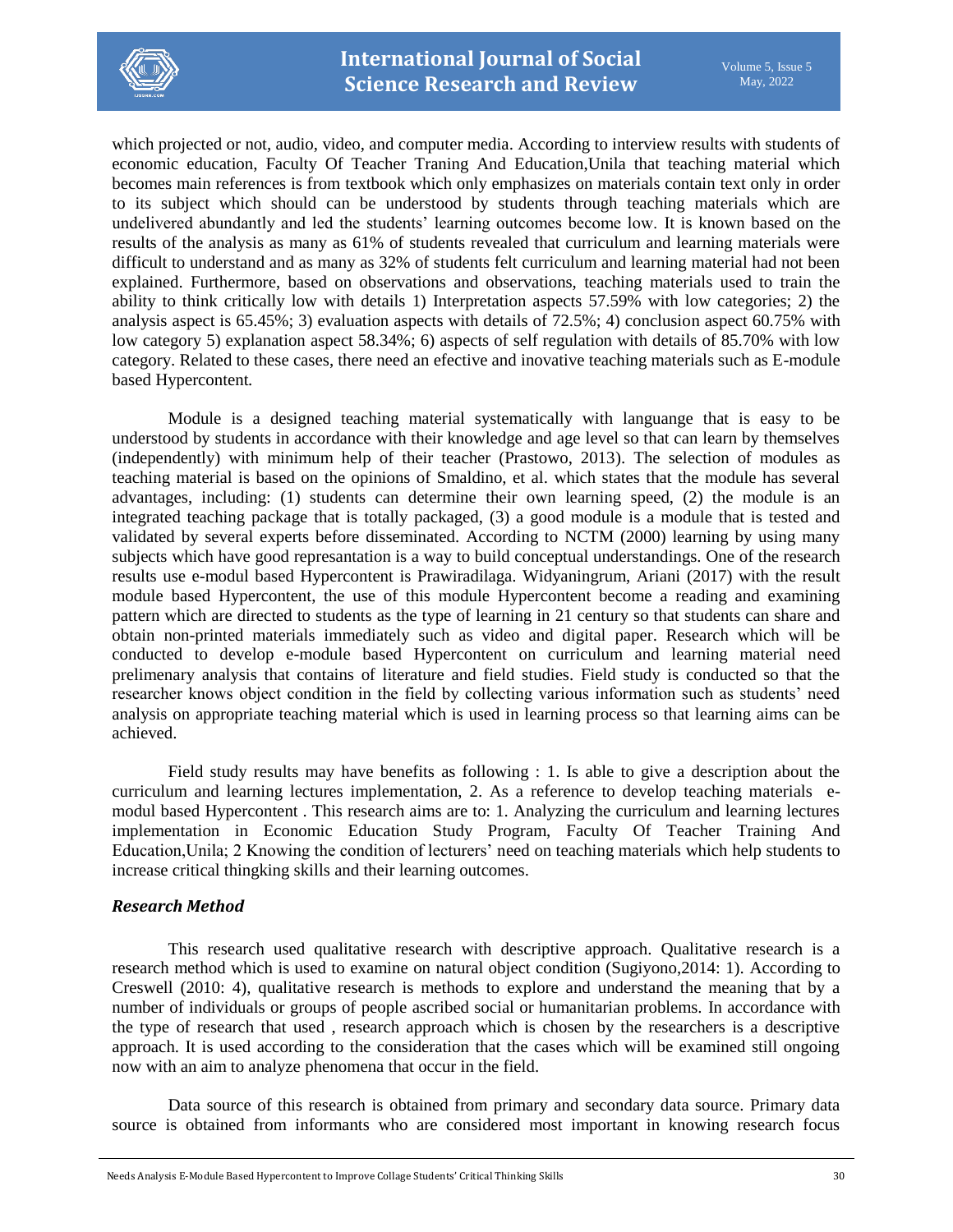

detailedely and clearly. Those informants are economic education students batch 2016, Faculty Of Teacher Training And Education,Unila.While, secondary data source is obtained by observation study towards learning and documentation implementation which cover Basic Competency planning, Syillabus organizing, document of teaching material which is used, pictures of learning process and other supported data. Meanwhile, research procedurs which are used by researchers are as following:

| N <sub>0</sub> | <b>Step</b>        | <b>Activity</b>                                                                     |
|----------------|--------------------|-------------------------------------------------------------------------------------|
| A.             | Preparation        | planning the research                                                               |
|                |                    | making an interview an observation guidelines                                       |
| Β.             | Implementation     | Analyzing the teaching materials in lecturing class                                 |
|                |                    | conducting an interview, observation and documentation with<br>research information |
| C.             | results of finding | Analyzing research information                                                      |
|                | Report             | making decision                                                                     |
|                |                    |                                                                                     |

Researchers used three techniques to obtain data in the field, those are interview, observation and documentation technique.

## *Results and discussion*

According to the observation during curriculum and learning lectures, students' reaction towards learning process in the class is less enthusiastic. Things that become obstacles during curriculum and learning lectures are students' participation on the lecturing class is low, using textbook in foreign language, and using presentation-discussion learning model. So far the lecturing strategy which is applied during curriculum and learning lectures is presentation-discussion and learning based research project. Therefore, there will be a teaching material development independently on curriculum and learning subject. To the extend, the book which is used during curriculum and learning lectures from old foreign language sources so that as the existency of independent teaching materials hope can increase the students' conceptual knowledge and understanding.

Need questionnaire analysis results of developing teaching materials show that learning sourcer which is used by students are textbook, e-book, national and international journal, and other sources from internet. Regarding the availability of curriculum and learning teaching modules in the Unila Economic Education Study Program, 91.89% of students stated that there were no curriculum and learning teaching modules available in the Study Program. 8.11% of students stated that textbooks were available. Nevertheless, they stated that the language used in the textbook was difficult to understand. In addition, the images available have not been able to make it easier for readers to understand the material. As many as 100% of students said that they needed curriculum teaching modules and learning to support their learning activities. Students want learning source which is made by their own lecturers, in which it is easy to understand in the form of summary that can influence students' reading interest, and is completed with supported pictures. So far, the learning source is less interesting because of many books which full of text in order to be difficult to be understood by students. Students want a development of an interesting teching material in order to be easy to be understood, equipped with relevant pictures, cointained with the lattest information, and there is a glosary containing terms of curriculum and learning. Teaching material should be self-contained and self-construction, they are independent learning. Based on the research results data, so need to develop teaching materials such as a module. Simonson (2002) Hypercontent designed instruction also has modules, topics and concepts. First, modules are identified. Next, topics related to the module are identified and learning experiences are designed and produced. These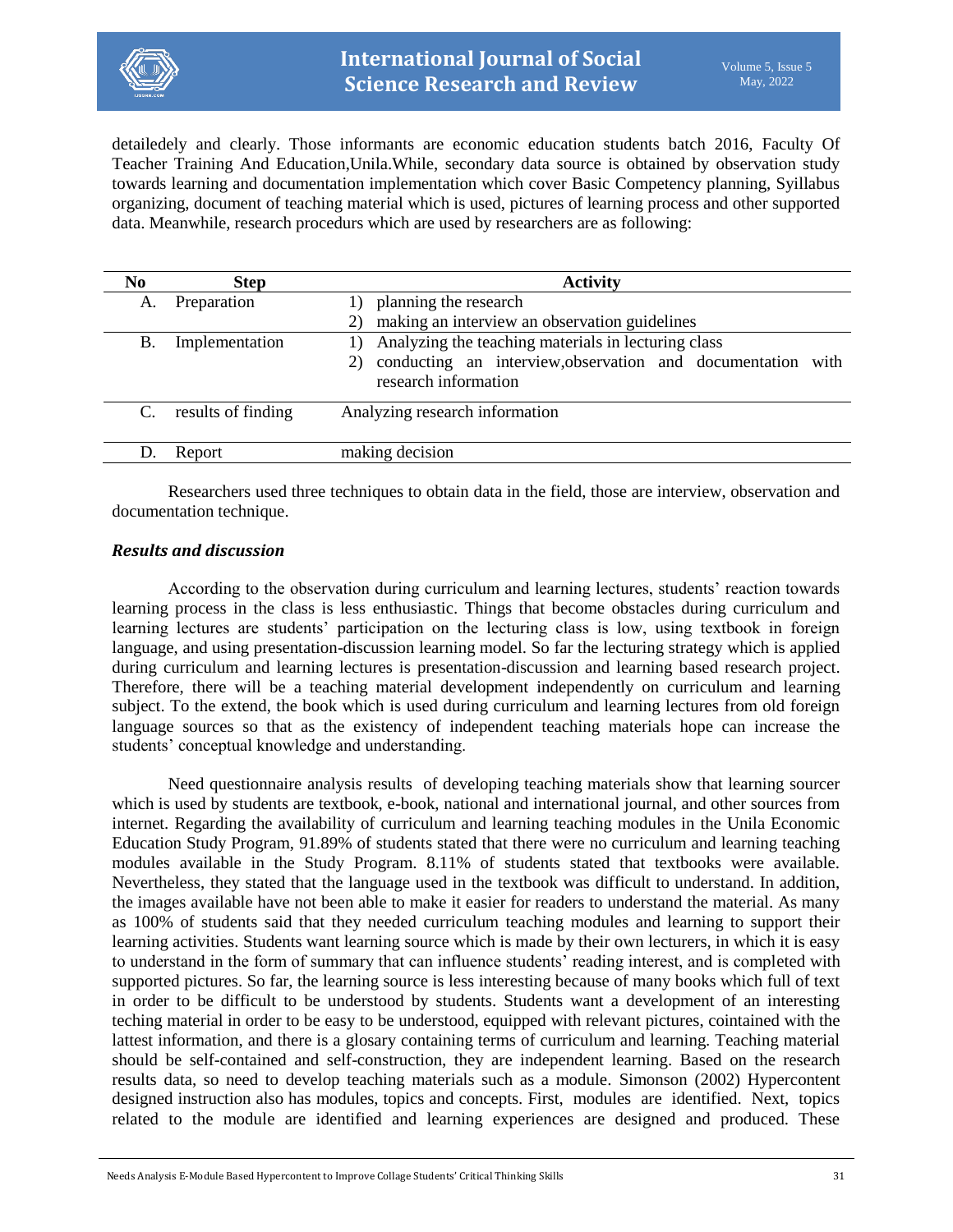

topics are presented using text, audio, graphics, pictures, and video. Finally, a module assessment activity is developed. This assessment is designed to determine if a student has successfully completed and understands the module satisfactorily. If so, the student moves to the next module in the sequence of modules.

Module which will be developed is e-module based Hypercontent. Alakurt and Turqay (2016) Hypercontent *design this type of concepts comprises upon text and multimedia elements like audio, video, pictures, grapics.* Module is one of teaching materials which designed systematically based on certain curriculum and served in the form of the least learning unit and enable to be learnt independently in the certain time.

Learning by using e-module based hypercontent is independent learning which serves opportunity for students to manage their time learning and understand lecturing materials independently. Simonson (2005) the way of learning and using random and not in order module which do not enforce students to learn step by step, it can be called as Hypercontent. Module which is developed by teacher can be adapted with students' characteristics, prior ability which they had, interest, and students' background. This module development can solve problems or difficulties in learning (depdiknas,2008). There are number of learning materials which often make students difficult to understand or teachers get difficulties to explain it. Those difficulties can also occur because of the abstract, complicated materials, and the available learning sources are still textbook form. If the learning material is abstract, the module will be able to help students depicting these abstract things. For examples by using link that is connected with videos, pictures, photos, charts, schemes, etc as well as complicated materials can be explained by simple way in accordance with the level of students' thinking so that will be easier to understand.

Module can facilitate students become more interest in learning, automatically students learn out of prerequisites and can increase learning outcomes (Depdiknas, 2008). There are some advantages by using module media, they are: module focuses on skill to learn independently and more responsible with its actions, module gives control to learning outcomes through using competency standard in every module which should be achieved by students, module has relevancy with curriculum which can be shown with the availability of achieving aims and ways so that students can know the relevancy between learning and outcomes which will be achieved (Mulyasa, 2006).

#### *Conclusion, Suggestion and Recommendation*

According to this research results data can be concluded that teaching material which needs to be developed on curriculum and learning subject in economic education Unila is a teaching material formed e-module based Hypercontent. E-module based hypercontent is chosen because it can facilitate students to learn, whether by learning in the class or learning independently. E-module based hypercontent is a teaching material which is served interestingly, innovatively, fully, and schematically. This study is also part of module development as teaching material on curriculum and learning lectures in economic education Unila.

## *Reference*

Abdulhak, Ishak, Deni Darmawan. 2013. Teknologi Pendidikan. Bandung: PT. Remaja Rosdakarya.

Abdulhak, Ishak, Deni Darmawan. 2013. Teknologi Pendidikan. Bandung: PT. Remaja Rosdakarya.

Abdullah, Ramli. 2012. Pembelajaran Berbasis Pemanfaatan Sumber Belajar. Jurnal Ilmiah Didaktika. Vol. XII No. 2 Hlm. 216-231.